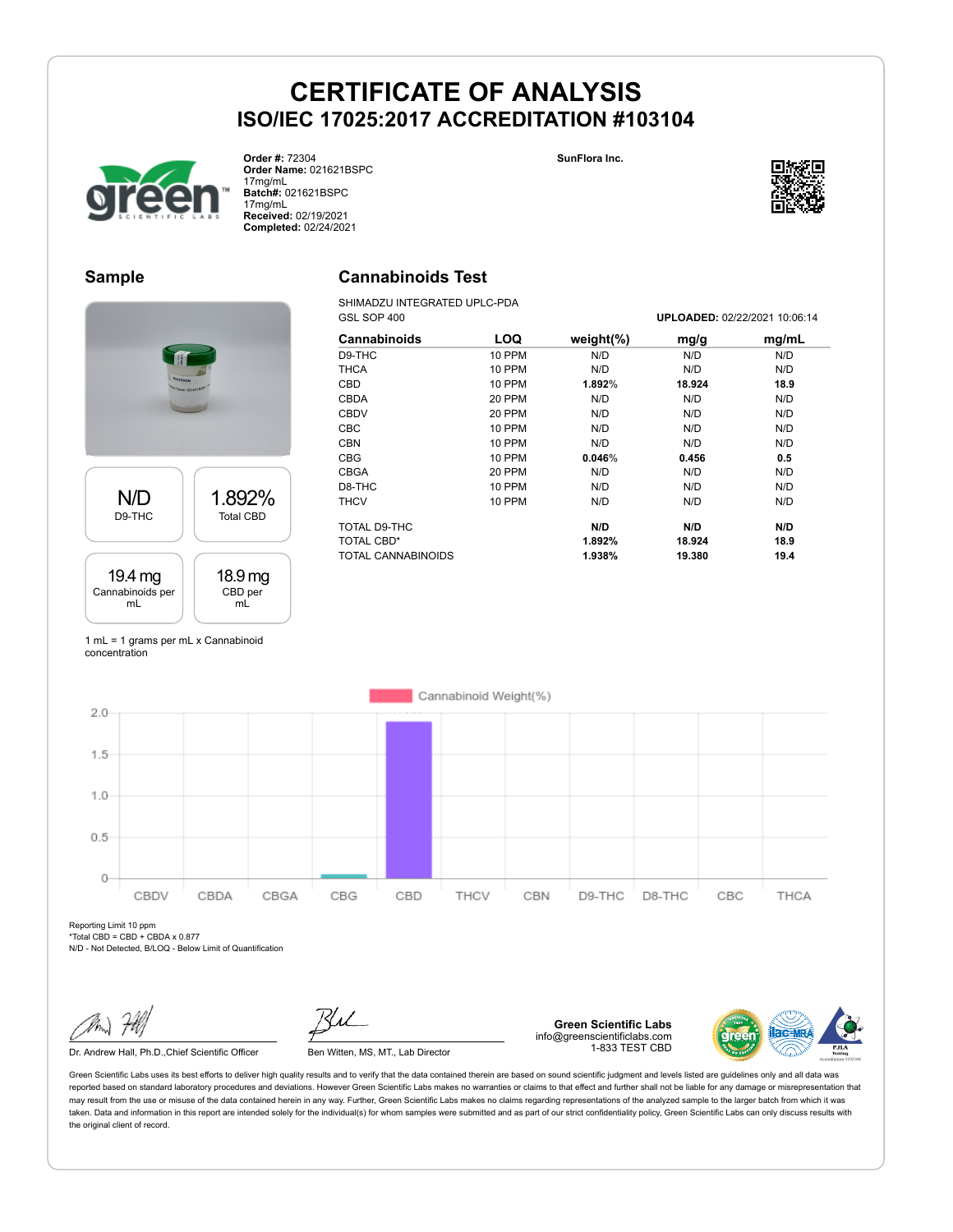

**Order #:** 72304 **Order Name:** 021621BSPC 17mg/mL **Batch#:** 021621BSPC 17mg/mL **Received:** 02/19/2021 **Completed:** 02/24/2021

### **TERPENES: TOTAL (0.101%)**

Headspace GCMS - Shimadzu GCMS QP2020 with HS20

| <b>Terpene</b>         | Results (%)  | LOQ (%) | $LOD (\%)$ |
|------------------------|--------------|---------|------------|
| ALPHA-PINENE           | 0.008%       | 0.0067% | 0.0063%    |
| <b>BETA-PINENE</b>     | 0.011%       | 0.0067% | 0.0063%    |
| <b>CARYOPHYLLENE</b>   | 0.014%       | 0.0067% | 0.0063%    |
| <b>EUCALYPTOL</b>      | 0.029%       | 0.0067% | 0.0063%    |
| <b>GAMMA-TERPINENE</b> | <b>B/LOQ</b> | 0.0067% | 0.0016%    |
| <b>LIMONENE</b>        | 0.015%       | 0.0067% | 0.0063%    |
| <b>LINALOOL</b>        | 0.012%       | 0.0067% | 0.0063%    |
| P-CYMENE               | B/LOQ        | 0.0067% | 0.0063%    |

**SunFlora Inc.**



GSL SOP 404 **Prepared:** 02/19/2021 17:48:15 **Uploaded:** 02/22/2021 13:52:58

### **Terpenes Breakdown**



### **Top Terpenes Results:**



#### **Tested for but not present:**

CAMPHENE, BETA-MYRCENE, 3-CARENE, ALPHA-TERPINENE, TRANS-BETA-OCIMENE, CIS-BETA-OCIMENE, TERPINOLENE, ISOPULEGOL, GERANIOL, HUMULENE, CIS-NEROLIDOL, TRANS-NEROLIDOL, GUAIOL, CARYOPHYLLENE OXIDE, ALPHA-BISABOLOL

Dr. Andrew Hall, Ph.D.,Chief Scientific Officer Ben Witten, MS, MT., Lab Director

**Green Scientific Labs** info@greenscientificlabs.com 1-833 TEST CBD

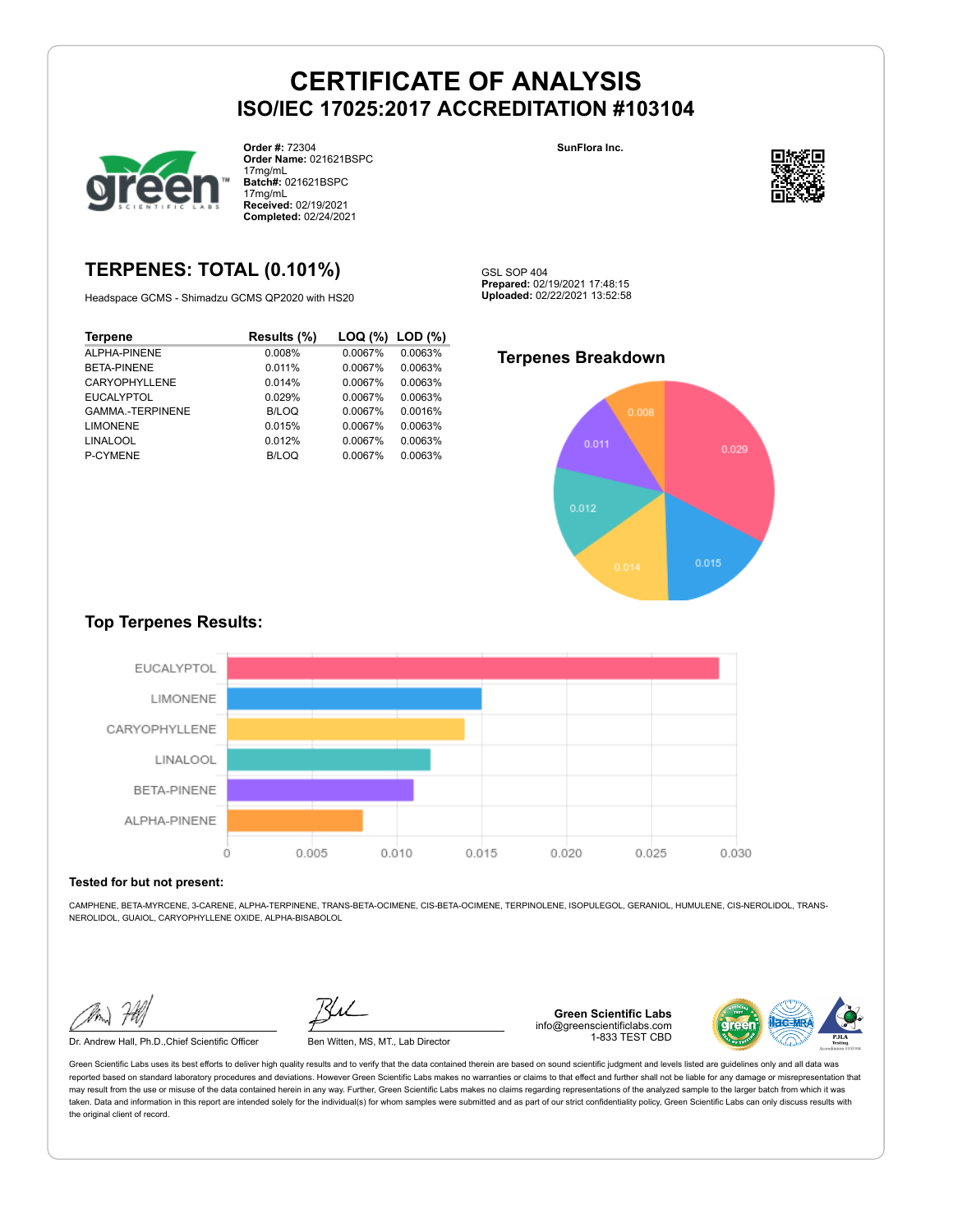

**Order #:** 72304 **Order Name:** 021621BSPC 17mg/mL **Batch#:** 021621BSPC 17mg/mL **Received:** 02/19/2021 **Completed:** 02/24/2021

**SunFlora Inc.**



### **PESTICIDE ANALYSIS:**

GSL SOP 401 **PREPARED:** 02/19/2021 20:01:33 **UPLOADED:** 02/22/2021 12:20:07

GCMS-MS - Shimadzu GCMS-TQ8040

| Pesticide        | <b>Action Level</b><br>(ppm) | Results<br>(ppm) | LOQ<br>(ppm) | LOD<br>(ppm) |  |
|------------------|------------------------------|------------------|--------------|--------------|--|
| CAPTAN           | 3.000                        | N/D              | 0.003        | 0.001        |  |
| <b>CHLORDANE</b> | 0.100                        | N/D              | 0.003        | 0.001        |  |
| CHLORFENAPYR     | 0.100                        | N/D              | 0.003        | 0.001        |  |
| COUMAPHOS        | 0.100                        | N/D              | 0.003        | 0.001        |  |
|                  |                              |                  |              |              |  |

| Pesticide               | <b>Action Level Results LOQ LOD</b> |                   |       |       |
|-------------------------|-------------------------------------|-------------------|-------|-------|
|                         | (ppm)                               | (ppm) (ppm) (ppm) |       |       |
| CYFLUTHRIN              | 1.000                               | N/D               | 0.003 | 0.001 |
| <b>CYPERMETHRIN</b>     | 1.000                               | N/D               | 0.003 | 0.001 |
| PENTACHLORONITROBENZENE | 0.200                               | N/D               | 0.003 | 0.001 |
|                         |                                     |                   |       |       |

LCMS-MS - Shimadzu LCMS-8060

| <b>Pesticide</b>           | <b>Action Level</b> | <b>Results</b> | LOQ   | <b>LOD</b> |
|----------------------------|---------------------|----------------|-------|------------|
|                            | (ppm)               | (ppm)          | (ppm) | (ppm)      |
| <b>ABAMECTIN B1A</b>       | 0.300               | N/D            | 0.005 | 0.001      |
| <b>ACEPHATE</b>            | 3.000               | N/D            | 0.001 | 0.001      |
| <b>ACEQUINOCYL</b>         | 2.000               | N/D            | 0.001 | 0.001      |
| <b>ACETAMIPRID</b>         | 3.000               | N/D            | 0.005 | 0.001      |
| <b>ALDICARB</b>            | 0.100               | N/D            | 0.005 | 0.001      |
| <b>AZOXYSTROBIN</b>        | 3.000               | N/D            | 0.001 | 0.001      |
| <b>BIFENAZATE</b>          | 3.000               | N/D            | 0.005 | 0.001      |
| <b>BIFENTHRIN</b>          | 0.500               | N/D            | 0.005 | 0.001      |
| <b>BOSCALID</b>            | 3.000               | N/D            | 0.005 | 0.001      |
| <b>CARBARYL</b>            | 0.500               | N/D            | 0.003 | 0.001      |
| <b>CARBOFURAN</b>          | 0.100               | N/D            | 0.001 | 0.001      |
| <b>CHLORANTRANILIPROLE</b> | 3.000               | N/D            | 0.005 | 0.005      |
| CHLORMEQUAT                | 3.000               | N/D            | 0.025 | 0.025      |
| <b>CHLORIDE</b>            |                     |                |       |            |
| <b>CHLORPYRIFOS</b>        | 0.100               | N/D            | 0.001 | 0.001      |
| <b>CLOFENTEZINE</b>        | 0.500               | N/D            | 0.001 | 0.001      |
| <b>DAMINOZIDE</b>          | 0.100               | N/D            | 0.005 | 0.001      |
| <b>DIAZINON</b>            | 0.200               | N/D            | 0.001 | 0.001      |
| <b>DICHLORVOS</b>          | 0.100               | N/D            | 0.005 | 0.001      |
| <b>DIMETHOATE</b>          | 0.100               | N/D            | 0.001 | 0.001      |
| <b>DIMETHOMORPH</b>        | 3.000               | N/D            | 0.005 | 0.001      |
| <b>ETHOPROPHOS</b>         | 0.100               | N/D            | 0.001 | 0.001      |
| <b>ETOFENPROX</b>          | 0.100               | N/D            | 0.001 | 0.001      |
| <b>ETOXAZOLE</b>           | 1.500               | N/D            | 0.010 | 0.005      |
| <b>FENHEXAMID</b>          | 3.000               | N/D            | 0.005 | 0.001      |
| <b>FENOXYCARB</b>          | 0.100               | N/D            | 0.005 | 0.001      |
| <b>FENPYROXIMATE</b>       | 2.000               | N/D            | 0.001 | 0.001      |
| <b>FIPRONIL</b>            | 0.100               | N/D            | 0.003 | 0.001      |
| <b>FLONICAMID</b>          | 2.000               | N/D            | 0.025 | 0.010      |
| <b>FLUDIOXONIL</b>         | 3.000               | N/D            | 0.003 | 0.001      |
| <b>HEXYTHIAZOX</b>         | 2.000               | N/D            | 0.005 | 0.001      |
|                            |                     |                |       |            |

| <b>Pesticide</b>     | <b>Action Level</b> | <b>Results</b> | LOQ   | LOD   |
|----------------------|---------------------|----------------|-------|-------|
|                      | (ppm)               | (ppm)          | (ppm) | (ppm) |
| <b>IMAZALIL</b>      | 0.100               | N/D            | 0.005 | 0.001 |
| <b>IMIDACLOPRID</b>  | 3.000               | N/D            | 0.005 | 0.001 |
| KRESOXIM-METHYL      | 1.000               | N/D            | 0.010 | 0.005 |
| <b>MALATHION</b>     | 2.000               | N/D            | 0.005 | 0.001 |
| METALAXYL            | 3.000               | N/D            | 0.001 | 0.001 |
| <b>METHIOCARB</b>    | 0.100               | N/D            | 0.005 | 0.001 |
| <b>METHOMYL</b>      | 0.100               | N/D            | 0.001 | 0.001 |
| <b>MEVINPHOS</b>     | 0.100               | N/D            | 0.001 | 0.001 |
| <b>MYCLOBUTANIL</b>  | 3.000               | N/D            | 0.005 | 0.001 |
| <b>NALED</b>         | 0.500               | N/D            | 0.005 | 0.001 |
| OXAMYL               | 0.500               | N/D            | 0.001 | 0.001 |
| <b>PACLOBUTRAZOL</b> | 0.100               | N/D            | 0.005 | 0.001 |
| <b>PERMETHRINS</b>   | 1.000               | N/D            | 0.005 | 0.001 |
| PHOSMET              | 0.200               | N/D            | 0.005 | 0.001 |
| <b>PIPERONYL</b>     | 3.000               | N/D            | 0.001 | 0.001 |
| <b>BUTOXIDE</b>      |                     |                |       |       |
| <b>PRALLETHRIN</b>   | 0.400               | N/D            | 0.005 | 0.005 |
| <b>PROPICONAZOLE</b> | 1.000               | N/D            | 0.010 | 0.005 |
| <b>PROPOXUR</b>      | 0.100               | N/D            | 0.001 | 0.001 |
| <b>PYRETHRINS</b>    | 1.000               | N/D            | 0.005 | 0.005 |
| (PYRETHRIN I)        |                     |                |       |       |
| <b>PYRIDABEN</b>     | 3.000               | N/D            | 0.005 | 0.001 |
| <b>SPINETORAM</b>    | 3.000               | N/D            | 0.001 | 0.001 |
| SPINOSAD             | 3.000               | N/D            | 0.001 | 0.001 |
| <b>SPIROMESIFEN</b>  | 3.000               | N/D            | 0.005 | 0.001 |
| <b>SPIROTETRAMAT</b> | 3.000               | N/D            | 0.001 | 0.001 |
| <b>SPIROXAMINE</b>   | 0.100               | N/D            | 0.001 | 0.001 |
| <b>TEBUCONAZOLE</b>  | 1.000               | N/D            | 0.005 | 0.001 |
| <b>THIACLOPRID</b>   | 0.100               | N/D            | 0.001 | 0.001 |
| <b>THIAMETHOXAM</b>  | 1.000               | N/D            | 0.001 | 0.001 |
| TRIFLOXYSTROBIN      | 3.000               | N/D            | 0.001 | 0.001 |

N/D = Not Detected, A/LOQ = Above LOQ Level, B/LOQ = Below LOQ Level, B/LOD = Below LOD Level

Dr. Andrew Hall, Ph.D., Chief Scientific Officer Ben Witten, MS, MT., Lab Director

**Green Scientific Labs** info@greenscientificlabs.com 1-833 TEST CBD

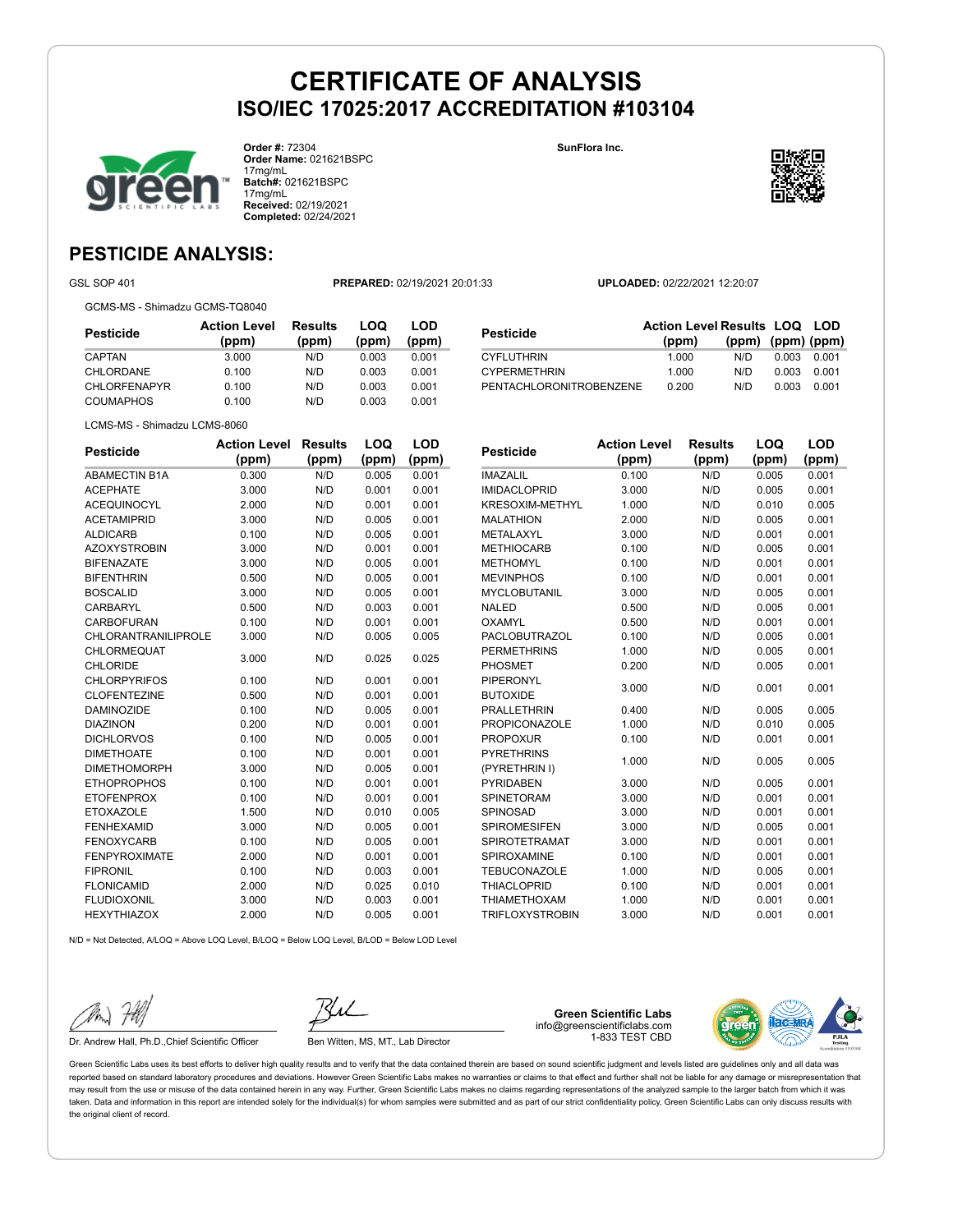

**Order #:** 72304 **Order Name:** 021621BSPC 17mg/mL **Batch#:** 021621BSPC 17mg/mL **Received:** 02/19/2021 **Completed:** 02/24/2021

**SunFlora Inc.**



### **RESIDUAL SOLVENTS:**

Headspace GCMS - Shimadzu GCMS QP2020 with HS20

GSL SOP 405 **Prepared:** 02/19/2021 17:20:14 **Uploaded:** 02/22/2021 12:39:55

| <b>Residual Solvent</b>   | <b>Action Level (ppm)</b> | Results (ppm) | LOQ (ppm) | LOD (ppm) |
|---------------------------|---------------------------|---------------|-----------|-----------|
| 1,1-DICHLOROETHENE        | 8                         | N/D           | 0.63      | 0.63      |
| 1,2- DICHLOROETHANE       | 2                         | N/D           | 0.12      | 0.02      |
| <b>ACETONE</b>            | 5,000                     | N/D           | 140       | 20        |
| <b>ACETONITRILE</b>       | 410                       | N/D           | 25        | 1         |
| <b>BENZENE</b>            |                           | N/D           |           | 0.5       |
| <b>BUTANE</b>             | 5,000                     | N/D           | 50        | 10        |
| <b>CHLOROFORM</b>         |                           | N/D           |           | 0.5       |
| CIS 1,2-DICHLOROETHENE    | 5                         | N/D           | 0.73      | 0.18      |
| ETHYL ACETATE             | 5,000                     | N/D           | 140       | 20        |
| <b>ETHYL ETHER</b>        | 5,000                     | N/D           | 140       | 20        |
| ETHYLENE OXIDE            |                           | N/D           | $\Omega$  | 0         |
| <b>ISOPROPYL ALCOHOL</b>  | 5,000                     | N/D           | 140       | 20        |
| <b>METHANOL</b>           | 3,000                     | N/D           | 100       | 20        |
| <b>METHYLENE CHLORIDE</b> | 125                       | N/D           | 0.15      | 0.15      |
| N-HEPTANE                 | 5,000                     | N/D           | 140       | 20        |
| N-HEXANE                  | 290                       | N/D           | 18        | 10        |
| <b>PENTANE</b>            | 5,000                     | N/D           | 140       | 20        |
| <b>PROPANE</b>            | 5,000                     | N/D           | 20        |           |
| <b>TOLUENE</b>            | 890                       | N/D           | 53        |           |
| TRANS 1,2-DICHLOROETHENE  | 5                         | N/D           | 0.73      | 0.18      |
| <b>TRICHLOROETHENE</b>    |                           | N/D           |           | 0.5       |
| <b>XYLENES</b>            | 150                       | N/D           | 130       | 20        |

**Notes**

Ethanol as an ingredient

Dr. Andrew Hall, Ph.D., Chief Scientific Officer Ben Witten, MS, MT., Lab Director

**Green Scientific Labs** info@greenscientificlabs.com 1-833 TEST CBD

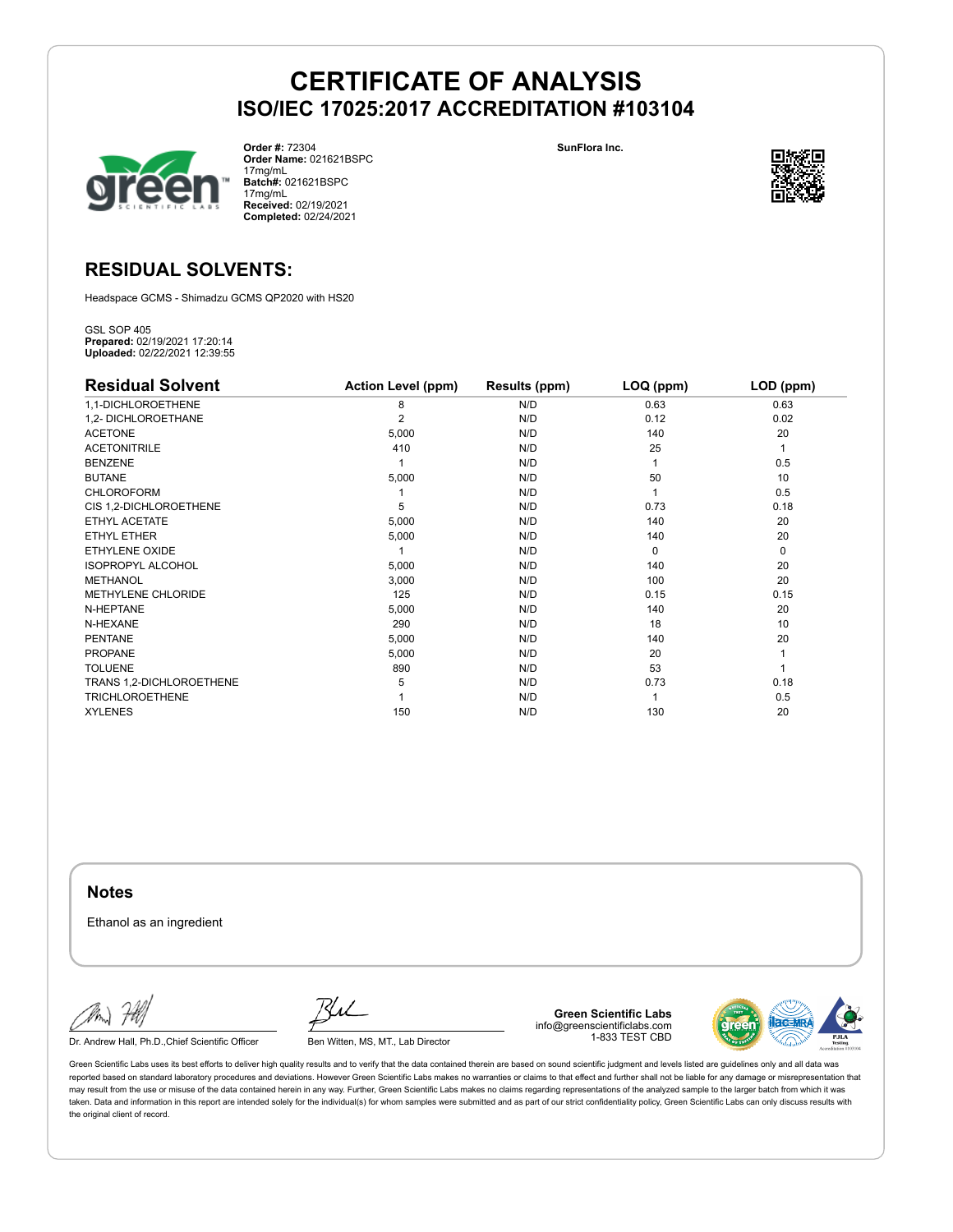

**Order #:** 72304 **Order Name:** 021621BSPC 17mg/mL **Batch#:** 021621BSPC 17mg/mL **Received:** 02/19/2021 **Completed:** 02/24/2021

**SunFlora Inc.**

**Microbial Analysis** GSL SOP 406 **Uploaded:** 02/22/2021 21:23:50



#### **Microbial Analysis:**

fa PCR - Agilent AriaMX

### **MICROBIAL ANALYSIS:**

PCR - Agilent AriaMX

| Test                   | <b>SOP</b> | <b>Test Method</b> | <b>Device Used</b> | <b>LOD</b>                          | Allowable<br><b>Criteria</b>  | <b>Actual Result Pass/Fail</b> |             |
|------------------------|------------|--------------------|--------------------|-------------------------------------|-------------------------------|--------------------------------|-------------|
| TOTAL YEAST AND MOLD   | 406.01     | USP 61/62+         | ARIAMX PCR         | CFU/G BY<br><b>SAMPLE</b><br>TYPE** | 1.000 CFU/G                   | NOT DETECTED                   | <b>PASS</b> |
| LISTERIA MONOCYTOGENES | 406.01     |                    | <b>ARIAMX PCR</b>  | 2 COPIES OF<br>DNA                  | PRESENCE/ABSENT NOT DETECTED  |                                | <b>PASS</b> |
| STEC E. COLI*          | 406.01     | USP 61/62+         | <b>ARIAMX PCR</b>  | 1 CFU/G**                           | DETECT/NOT<br><b>DETECTED</b> | NOT DETECTED                   | <b>PASS</b> |
| PATHOGENIC E. COLI     | 406.01     | USP 61/62+         | <b>ARIAMX PCR</b>  | 1 CFU/G**                           | DETECT/NOT<br><b>DETECTED</b> | NOT DETECTED                   | <b>PASS</b> |
| SALMONELLA*            | 406.01     | USP 61/62+         | <b>ARIAMX PCR</b>  | 1 CFU/G**                           | DETECT/NOT<br><b>DETECTED</b> | NOT DETECTED                   | <b>PASS</b> |

† USP 61 (enumeration of bacteria TAC, TYM, and ENT/Coliform), USP 62 (identifying specific species E.coli Aspergillus etc)

\* STEC and Salmonella run as Multiplex \*\* CFU/g Calculation based on MIP/Extract matrix

\*\*\* Flavus = 2 Copies of DNA / Fumigatis = 2 Copies of DNA Niger = 20 Copies of DNA / Terrus = 10 copies of DNA

Dr. Andrew Hall, Ph.D., Chief Scientific Officer Ben Witten, MS, MT., Lab Director

**Green Scientific Labs** info@greenscientificlabs.com 1-833 TEST CBD